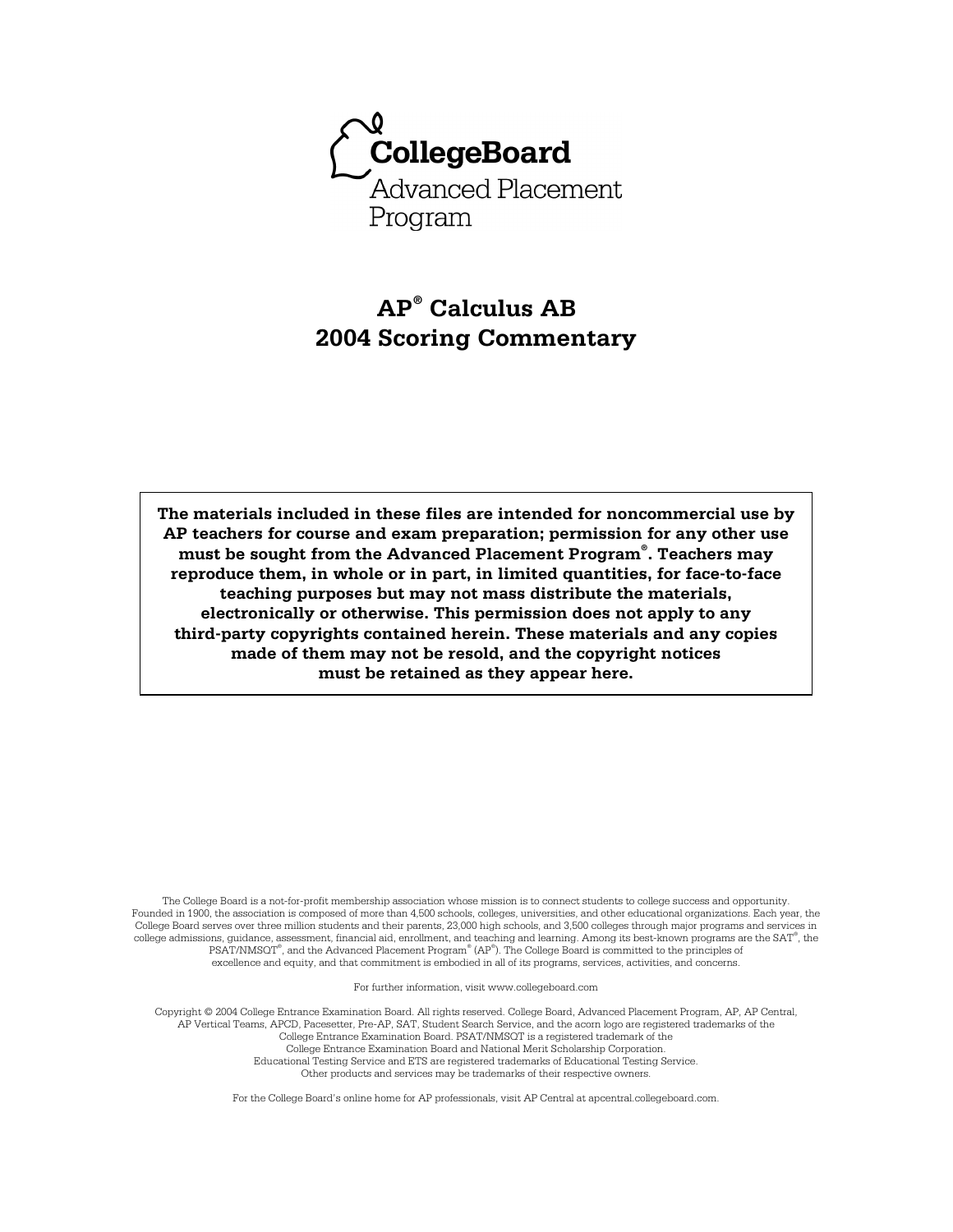### **Question 1**

This question gave students a function that defined the rate of traffic flow in terms of cars per minute at a given time *t*. In part (a), students had to use the definite integral to find the total number of cars that pass through the intersection in a given time period. In part (b), students had to use the derivative to determine whether the traffic flow was increasing or decreasing at time  $t = 7$ . Parts (c) and (d) tested whether students understood the difference between the average value of a function and the average rate of change of a function. It was important to use the correct units: cars per minute in part (c) and cars per minute per minute (or cars/min<sup>2</sup>) in part (d).

#### Sample A (Score 9)

The student earned all 9 points. In parts (c) and (d), rounding to the nearest whole number was acceptable since some students applied the instructions from part (a) throughout the question.

### Sample D (Score 7)

The student earned 7 points: 3 points in part (a), 3 points in part (c), and 1 point in part (d). In part (b), although the student considered  $t = 7$ , the student computed  $F(7)$  instead of  $F'(7)$ . The units are incorrect in both parts (c) and (d).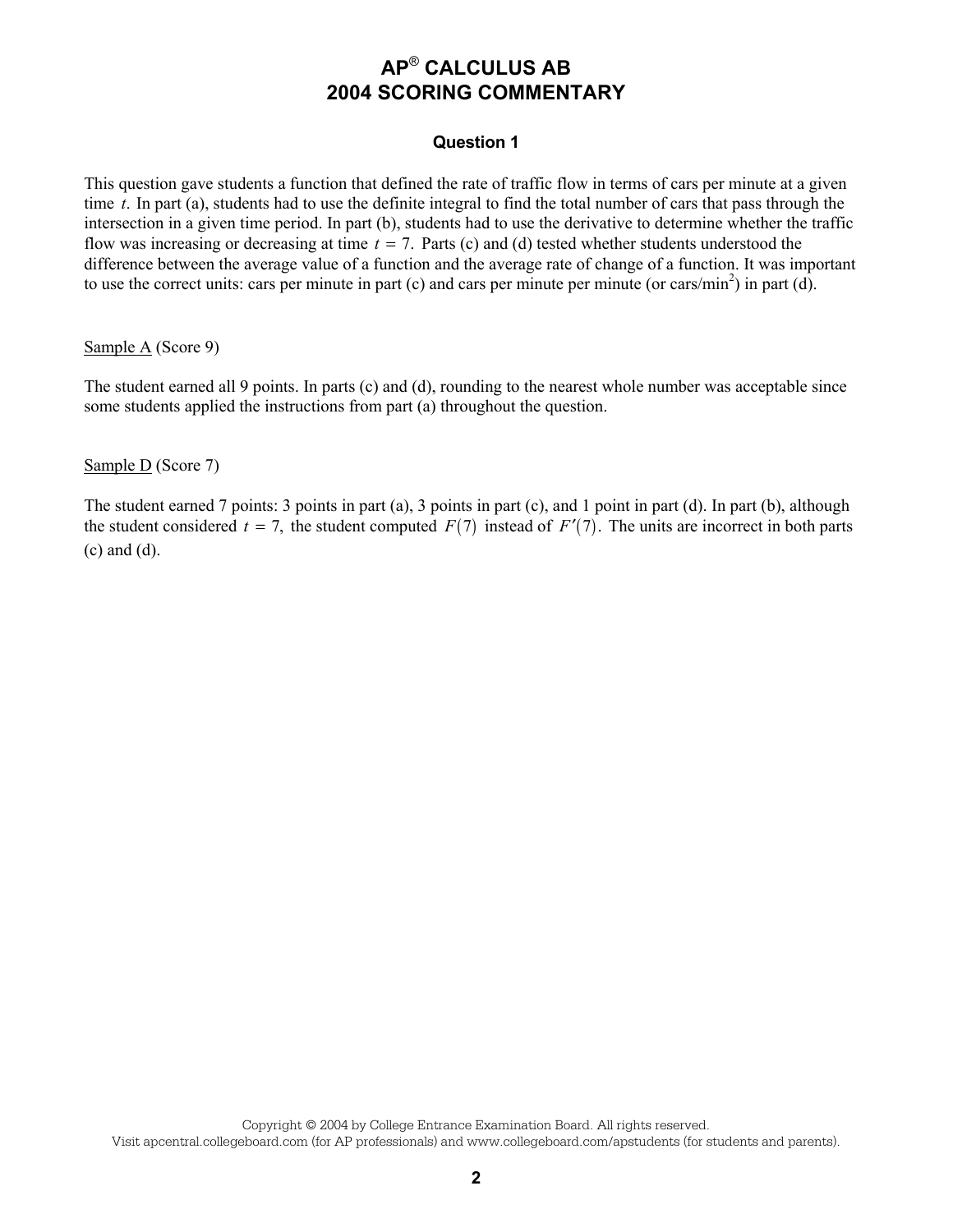#### **Question 2**

This question gave two functions whose graphs intersected at  $x = 0$  and  $x = 1$ . In part (a), students were asked to find the area bounded by these graphs. In part (b), students had to calculate the volume of the solid formed by revolving this region about the horizontal line with equation  $y = 2$ , a line that lies above the given region. Part (c) tested the students' ability to set up an integral of a solid with square cross sections that lies over a specified region. The upper bounding curve of the region for this part was given as the function *h* with  $h(x) = kx(1-x)$ , where *k* was an unspecified positive parameter. Students were asked to set up an equation that could be used to find the value of *k* for which the resulting solid would have volume equal to 15. Students were not asked to find the value of *k*.

Sample A (Score 9)

The student earned all 9 points.

Sample D (Score 7)

The student earned 7 points: both points in part (a), all 4 points in part (b), and 1 point in part (c). In part (c), the student earned one point for using the side of the cross sectional square in the integrand. The student did not square the side, losing the second integrand point. The student did not earn the answer point as the integral is multiplied by **p** and is set equal to an incorrect value.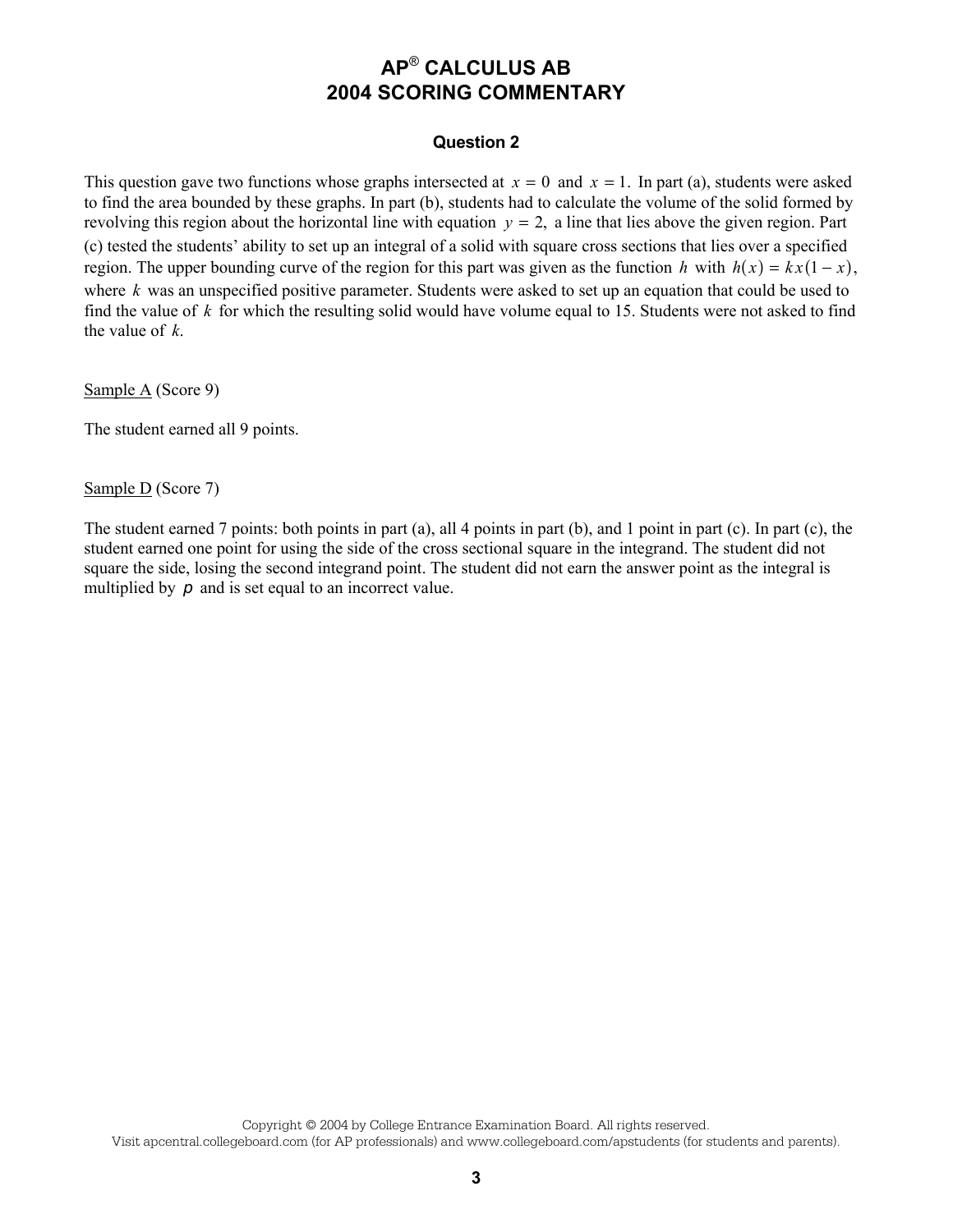#### **Question 3**

This question considered particle motion along a straight line. Students were given a velocity function and an initial position. Part (a) asked for the acceleration at time  $t = 2$ . Part (b) tested the students' understanding of the distinction between speed and velocity and their ability to use the values of velocity and acceleration to determine whether the speed was increasing or decreasing at a given time. Part (c) asked students to find and justify a maximum value of the position. For part (d), students needed to know how to use a definite integral to find the position of the particle at a given time and how to use position and velocity to determine whether the particle was moving toward or away from the origin at a given time.

Sample A (Score 9)

The student earned all 9 points.

Sample C (Score 7)

The student earned 7 points: all 3 points in part (c) and all 4 points in part (d). The student did not earn the point in part (a) due to a chain rule error in the derivative. The student did not earn the point in part (b) because the student has drawn an incorrect conclusion based on his or her value of  $a(2)$ , and the student has made no reference to the value of  $v(2)$ . In part (c), the third point was earned when the student's verbal justification is paired with the statement that there are no other critical points.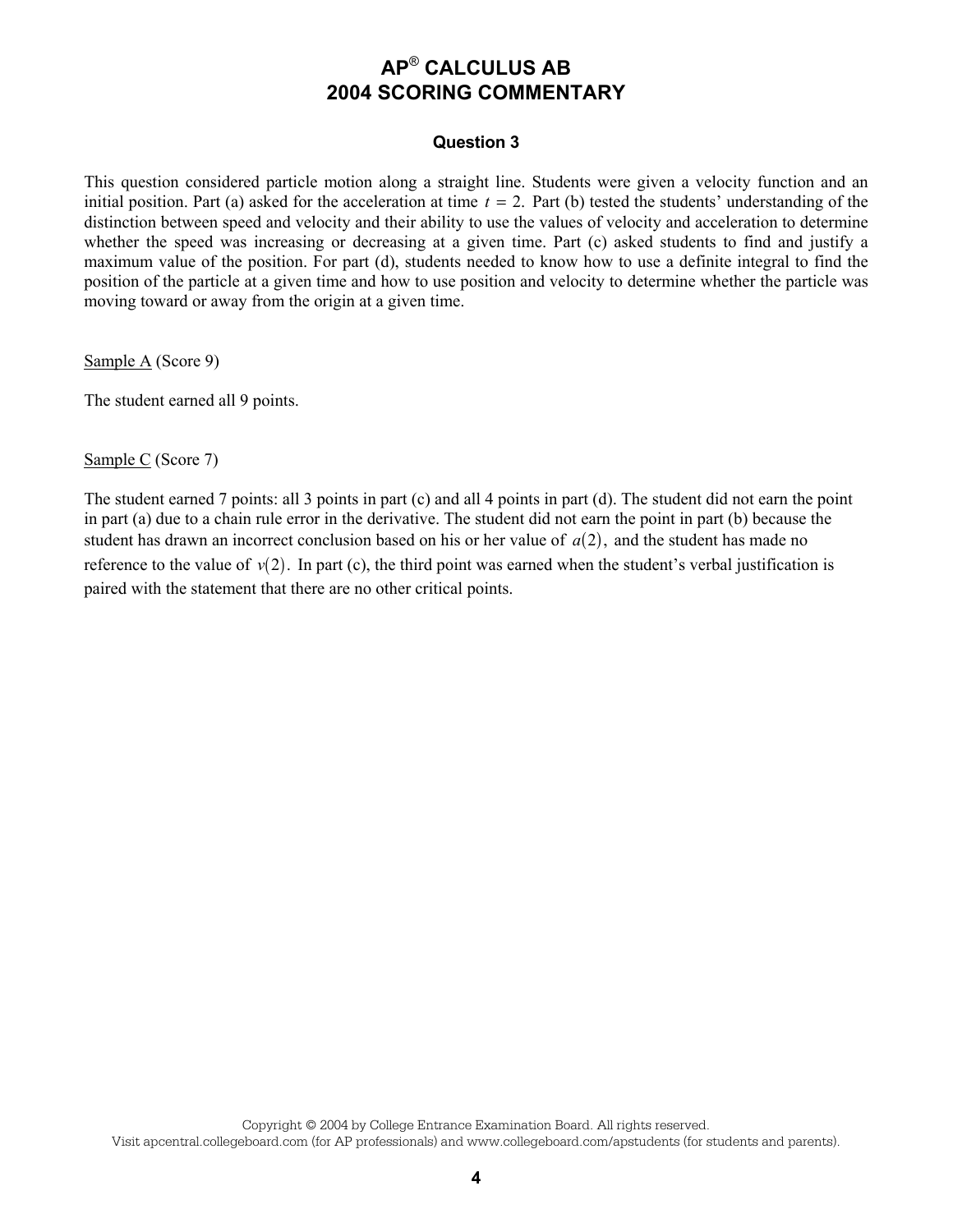#### **Question 4**

Students were given an equation relating *x* and *y*. In part (a), they needed to know how to use implicit differentiation and the product rule to find an expression for  $\frac{dy}{dx}$ . In part (b), students needed to know that the tangent line is horizontal when the derivative is zero, and they needed to use this fact to solve for  $y$  when  $x = 3$ . They also needed to check that the point they found lies on the curve defined by the equation. Part (c) required students either to apply implicit differentiation a second time to the original equation or to use the quotient rule with implicit differentiation to find the second derivative of  $y$  with respect to  $x$ . Students then had to use knowledge of the values of the first and second derivatives to determine whether there was a maximum, minimum, or neither at a specified point on the curve and to justify their answers.

Sample A (Score 9)

The student earned all 9 points. In part (b), the student determined that at  $x = 3$ ,  $y = 2$  or  $\frac{1}{4}$ . The student then

used the derivative to determine that at  $P = (3, 2)$ , the slope was 0 and that the line tangent to the curve at *P* was horizontal. In part (c), the student used implicit differentiation to find the expression for the second derivative and then evaluated it at point *P*. The student used the Second Derivative Test to determine that the curve had a local maximum at *P*.

Sample C (Score 7)

The student earned 7 points: both points in part (a), 2 points in part (b), and 3 points in part (c). In part (b), the student determined that the slope at point *P* was 0, but did not verify that  $P = (3, 2)$  was on the given curve. In part (c), the student earned 2 points by finding the expression for the second derivative of *y* with respect to *x* using the quotient rule, but made an error when simplifying the numerical value, losing the third point. The student earned the fourth point by determining that point *P* was a local maximum on the curve, using the facts that the first derivative was 0 at point *P*, and that the second derivative was negative at point *P*.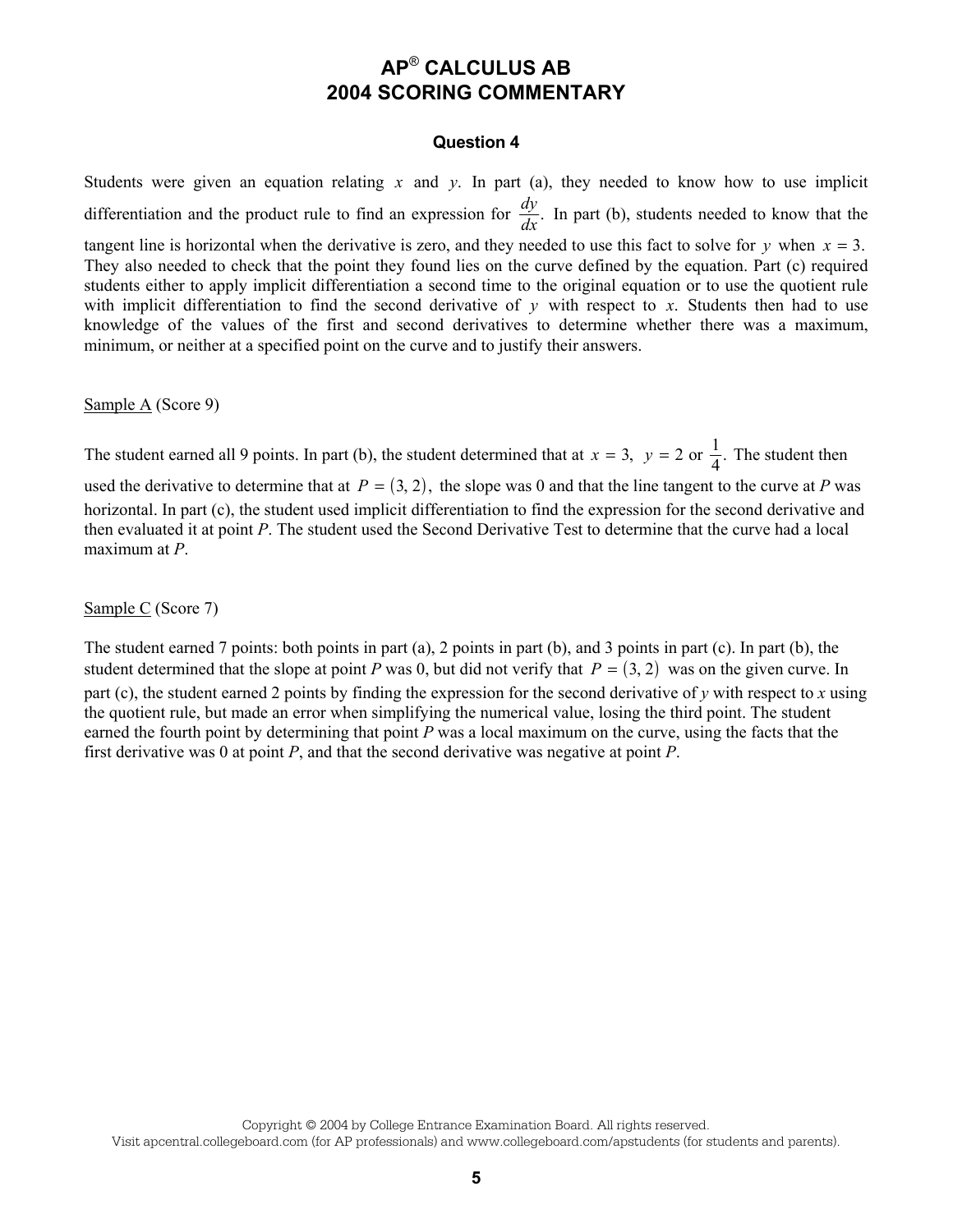#### **Question 5**

This was a Fundamental Theorem of Calculus question in which students were given the graph of the function *f* and asked about the function *g* defined as the definite integral of *f* from  $-3$  to *x*. It was necessary to interpret the graph to answer questions about *g*,  $g'$ , and  $g''$ . Part (a) asked for the values of  $g(0)$  and  $g'(0)$ . Parts (b) and (c) asked for the locations of the relative maxima and for the absolute minimum value of *g* and also asked for justifications, testing knowledge of how to use the derivative to find these values and the ability to get this information about the derivative from the graph of *f*. When justifying the absolute minimum value, it was important for students to explain why each of the other critical values was rejected. Part (d) asked to find the points of inflection. Students needed to recognize that the second derivative might not exist at a point of inflection.

Sample B (Score 9)

The student earned all 9 points.

Sample C (Score 7)

The student earned 7 points: both points in part (a), both points in part (b), the location of the minimum in part (c), and both points in part (d). In part (b), the justification point was earned because the student has explicitly identified the derivative of *g* as being *f*, earlier in part (a). In part (c), the student calculated an incorrect value of  $g(-4)$ , losing the point for the minimum value. The value of  $g(-5)$  is also incorrect, which lost the justification point.